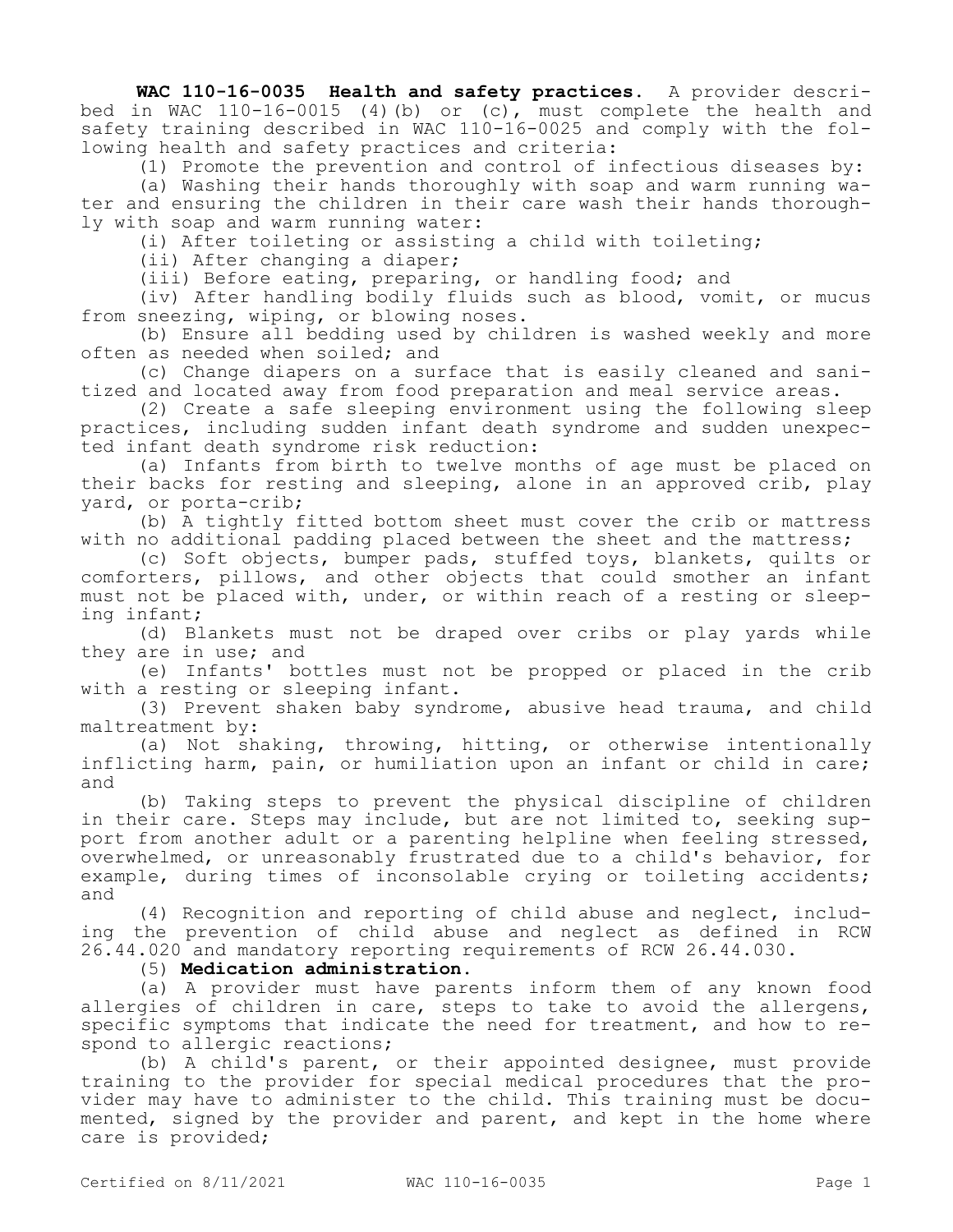(c) A provider must not give medication to any child in care without written and signed consent from the child's parents or health care providers. Medication must be given according to the directions on the medication label using appropriately cleaned and sanitized medication measuring devices;

(d) A provider must not give or allow others to give any medication to a child in care for the purpose of sedating the child unless the medication has been prescribed for a specific child for that particular purpose by a health care professional;

(e) Medication must be stored and maintained as directed on the packaging or prescription label, including applicable refrigeration requirements; and

(f) Within one hour of treating a child for signs or symptoms of an allergic reaction, a provider must notify the child's parent.

## (6) **Indoor building and physical premises safety.**

(a) A provider must visually scan indoor areas to identify potential child safety hazards, and, if care is provided in the child's home, discuss removing or reducing identified hazards with parent. If it is not possible for a provider to immediately correct or make a hazard inaccessible to a child, the provider must supervise the child to avoid injury from the identified hazard. Child safety hazards include, but are not limited to:

(i) Tobacco and cannabis products and containers holding tobacco and cannabis products or ashes;

(ii) Firearms, guns, weapons, and ammunition;

(iii) Any equipment, material, or objects that may pose a risk of choking, aspiration, or ingestion. For purposes of this section, equipment, material, or objects with a diameter or overall dimension of one and three-quarter inch or less are considered items that may pose a risk of choking, aspiration, or ingestion;

(iv) Straps, strings, cords, wires, or similar items capable of forming a loop around a child's neck that are not being used for a supervised activity;

(v) Poisons, chemicals, toxins, dangerous substances or any product labeled "Keep out of reach of children," including, but not limited to, fuel, lighter fluid, solvents, fertilizer, ice melt product, pool chemicals, pesticides, or insecticides, cleansers and detergents, air freshener or aerosols, sanitizing products, and disinfectants;

(vi) Personal grooming, cosmetics, and hygiene products including, but not limited to, nail polish remover, lotions, creams, toothpaste, powder, shampoo, conditioners, hair gels or hair sprays, bubble bath, or bath additives;

(vii) Alcohol, including closed and open containers;

(viii) Plastic bags and other suffocation hazards;

(ix) Equipment, materials, or products that may be hot enough to injure a child;

(x) Freezers, refrigerators, washers, dryers, compost bins, and other entrapment dangers;

(xi) Uneven walkways, damaged flooring or carpeting, or other tripping hazards;

(xii) Large objects capable of tipping or falling over, such as televisions, dressers, bookshelves, wall cabinets, sideboards or hutches, and wall units;

(xiii) Indoor temperatures less than sixty-eight degrees Fahrenheit or greater than eighty-two degrees Fahrenheit;

(xiv) Water accessible to children that may be hotter than one hundred twenty degrees Fahrenheit;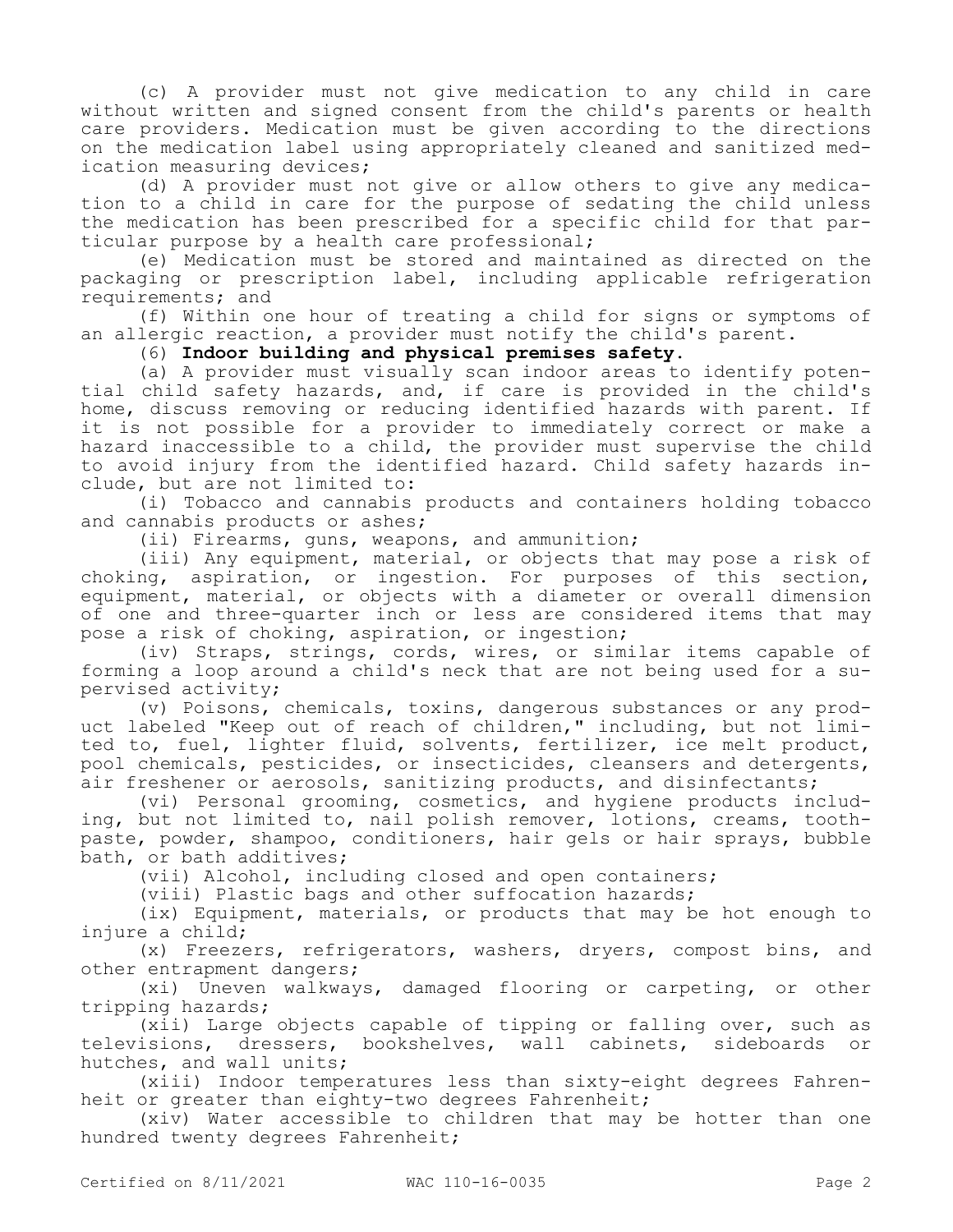(xv) Windows, stairways, steps, or porches from which children could fall; and

(xvi) Electrical outlets, power strips, exposed wires, and electrical/extension cords.

(b) During care hours, providers must ensure that no one in the presence of the children, including themselves:

(i) Possesses or use illegal drugs;

(ii) Consumes or use alcohol or cannabis products in any form;

(iii) Is under the influence of alcohol, cannabis products in any form, illegal drugs, or misused prescription drugs; and

(iv) Smokes or vapes in the home, vehicle, or in close proximity to a child.

(7) **Outdoor building and physical premises safety.** A provider must visually scan outdoor play areas to identify potential child safety hazards, and, if care is provided in the child's home, discuss removal or reduction of identified hazards with the parents. If it is not possible for a provider to immediately correct or make a hazard completely inaccessible to a child, the provider must supervise the child to avoid injury. Outdoor hazards include, but are not limited to:

(a) Outdoor play area or equipment that is not clean, not in good condition, or not maintained or safe for a child of a certain age to use;

(b) Bouncing equipment including, but not limited to, trampolines, rebounders and inflatable equipment. This requirement does not apply to bounce balls designed to be used by individual children;

(c) Toxic plants or plants with poisonous leaves such as foxglove, morning glory, tomato, potato, rhubarb, or poison ivy;

(d) Extreme weather conditions such as:

(i) Heat in excess of one hundred degrees Fahrenheit;

(ii) Cold below twenty degrees Fahrenheit;

(iii) Lightning storm, tornado, hurricane or flooding; and

(iv) Air quality warnings by public health or other authorities.

(e) Bodies of water such as:

(i) Swimming pools when not being used, portable wading pools, hot tubs, spas, and jet tubs;

(ii) Ponds, lakes, storm retention ponds, ditches, fountains, fish ponds, landscape pools, or similar bodies of water; and

(iii) Uncovered wells, septic tanks, below grade storage tanks, farm manure ponds, or other similar hazards.

(f) Streets, alleyways, parking lots, or garages.

(8) **Emergency preparedness and response planning.**

(a) A provider must visually scan indoor and outdoor areas to identify potential fire or burn hazards and, if care is provided in the child's home, discuss the removal or reduction of identified hazards with the parents. If it is not possible for a provider to immediately correct or make identified hazards completely inaccessible to a child in care, the provider must supervise the children to avoid injury from such identified hazards. Fire or burn hazards include, but are not limited to:

(i) Appliances and any heating device that has a hot surface when in use or still hot after use;

(ii) Open flame devices, candles, matches, and lighters. Open flame devices, candles, matches, and lighters must not be used during care hours; and

(iii) The lack of, or nonworking smoke detectors, fire extinguishers, or other fire prevention equipment.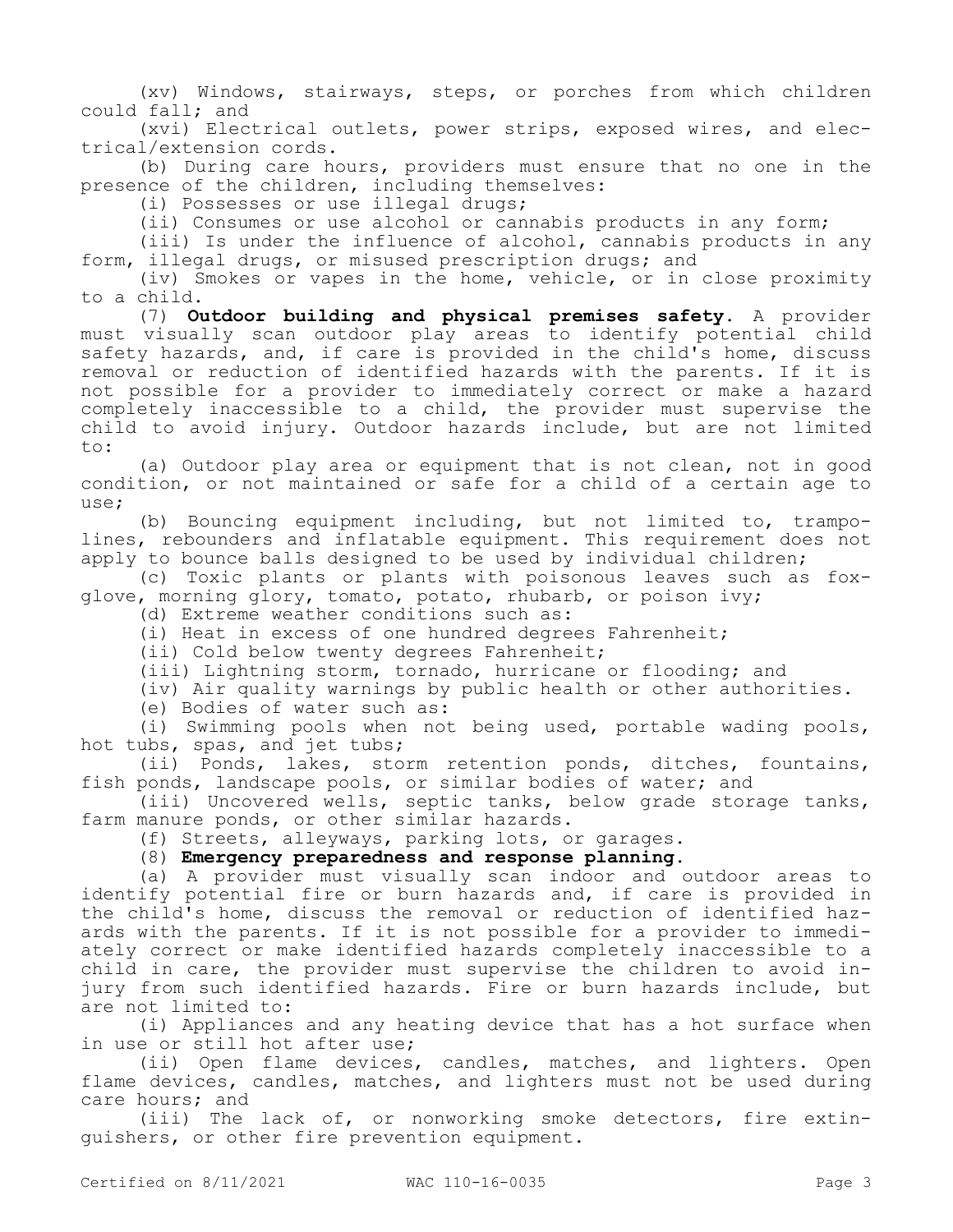(b) If there is a fire in the home during care hours, a provider's first responsibility is to evacuate the children in care to a safe gathering spot outside the home and then call 911;

(c) Exits from the home where care is provided must be readily accessible and easily opened in case of an emergency;

(d) A provider and parent must have an agreed upon written home emergency preparedness and response plan that includes procedures for evacuation relocation, and locking down or sheltering-in-place. The plan must include at least a:

(i) Floor plan of the home where care is provided that shows emergency exit pathways, doors, and windows;

(ii) Description of how all children in care will be evacuated, especially those who cannot walk;

(iii) Description of how all children in care will be accounted for after they are evacuated from the home;

(iv) Designated, safe gathering spot or alternative short-term location for the children and provider pending arrival of the fire department, emergency response, or parents;

(v) Description of what to take when evacuating, such as a first aid kit, medications, water, and food; and

(vi) Description of how parents will be contacted after the emergency is over to arrange for pick-up of children, if needed.

(e) To be properly prepared to respond to emergencies both at and away from the home where care is provided, a provider must have readily available and easily accessible supplies that include:

(i) A first aid kit;

(ii) A working flashlight available for use as an emergency light source and extra batteries if the flashlight is powered by batteries;

(iii) A working telephone; and

(iv) Food, water, a three-day supply of medication required by individual children, and supplies for any infants in care such as formula, diapers, wipes, and bags for used diapers.

(f) A provider must practice emergency preparedness and response plans with the children as follows:

(i) Evacuation and relocation drills once every six calendar months; and

(ii) A lockdown or shelter-in-place drill annually.

(9) **Child transportation.**

(a) A provider must comply with RCW 46.61.687 and other applicable laws that pertain to child restraints and car seats appropriate for the size and age of each child in care;

(b) When caring for children, a provider must:

(i) Drive only with a valid driver's license;

(ii) Have in effect a current motor vehicle insurance policy that provides coverage for the driver, the vehicle, and all other occupants;

(iii) Ensure that children are accounted for when entering and exiting a vehicle for transport to and from any destination; and

(iv) Never leave children unattended in a vehicle.

(10) **Supervision of children.**

(a) A provider must supervise children during care hours. Supervising children requires a provider to engage in specific actions including, but not limited to:

(i) Scanning the environment, looking and listening for both verbal and nonverbal cues to anticipate problems and planning accordingly;